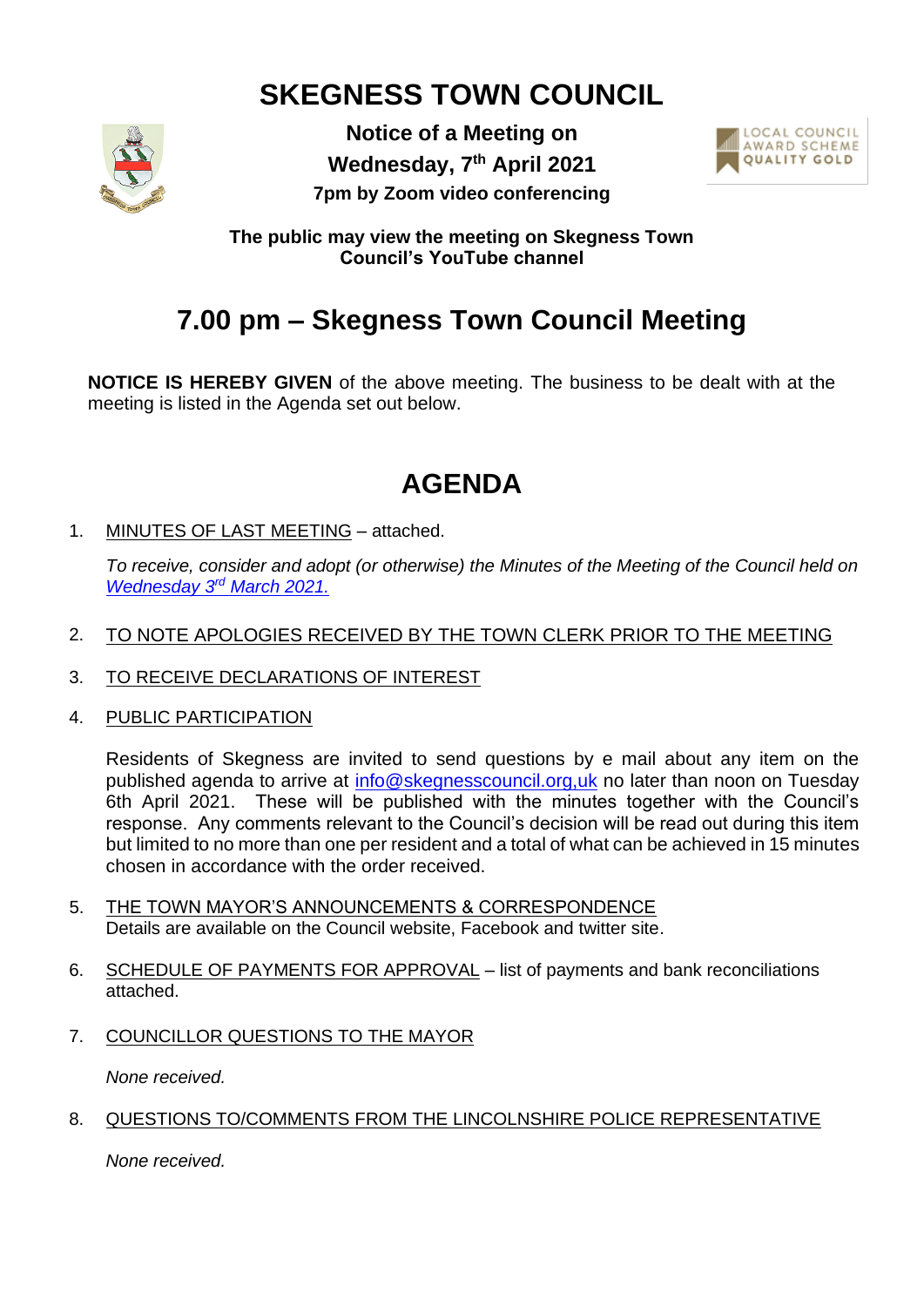#### 9. REPORTS FROM COUNCIL REPRESENTATIVES TO OUTSIDE BODIES - attached.

*Saltfleet to Gibraltar Point Strategy Updates – provided by Cllr B Brookes. Connected Coast Agendas and Meeting Papers – provided by Cllr T Tye. Children's Advisory Board Minutes – provided by Cllr D Kirk.*

#### 10. REPORTS BY DISTRICT AND COUNTY COUNCILLORS

*None received.*

#### 11. PLANNING & PLANNING POLICY COMMITTEE MEETING MINUTES - attached.

*To approve and adopt (or otherwise) the resolutions within the minutes of the Planning & Planning Policy Meeting held on [Wednesday](https://www.skegness.gov.uk/uploads/minsdraft-planning-pp-2021-03-10.pdf) 10th March 2021.*

#### 12. HR COMMITTEE MEETING MINUTES – attached.

*To approve and adopt (or otherwise) the resolutions within the minutes of the HR Committee Meeting held on [Wednesday 24](https://www.skegness.gov.uk/uploads/mins-draft-hr-appointments-2021-03-24-(002).pdf)th March 2021.*

13. URGENT TREATMENT CARE CENTRE SKEGNESS – letter attached.

*Correspondence from the Lincolnshire Clinical Commissioning Group Chief Executive for noting.*

14. VE DAY EVENT – report attached.

*To consider the most appropriate date for the postponed event to mark VE Day in light of the Government Roadmap to the lifting of Covid restrictions.*

15. FEES & CHARGES (Hall Hire) – attached.

*To approve an update in the fees and charges to correct inconsistencies in the charges for hall hire.*

16. RESPONSE TO THE PUPIL ADDMISSION NUMBERS AT SKEGNESS GRAMMAR SCHOOL AND CONSULTATION ON THE FUTURE BOARDING PROVISION AT SKEGNESS GRAMMAR SCHOOL – attached.

Skegness Grammar School, part of the David Ross Education Trust is undertaking a consultation regarding amendments to the Boarding Provision at Skegness Grammar School

The specific change that the Trustees are making:-Closure of boarding provision located at Wainfleet Hall

Skegness Grammar are holding the consultation between 8 March 2021 – 19 April 2021. Details of how to respond to this consultation can be found at [https://www.lincolnshire.gov.uk/directory-record/65649/skegness-grammar-school](https://gbr01.safelinks.protection.outlook.com/?url=https%3A%2F%2Fwww.lincolnshire.gov.uk%2Fdirectory-record%2F65649%2Fskegness-grammar-school&data=04%7C01%7CAdmissionsPolicy%40lincolnshire.gov.uk%7Ca20a32658369478da28108d8e239e2f9%7Cb4e05b92f8ce46b59b2499ba5c11e5e9%7C0%7C0%7C637508085583597456%7CUnknown%7CTWFpbGZsb3d8eyJWIjoiMC4wLjAwMDAiLCJQIjoiV2luMzIiLCJBTiI6Ik1haWwiLCJXVCI6Mn0%3D%7C1000&sdata=jKi3se4Gx1i7MZr66354CEEcKm28GqpNQ9zF8%2B%2B9waQ%3D&reserved=0)

### 17. STREET NAMING REQUEST – attached.

*To consider the street names Maxwell Road, Waltzer Lane and Viking Drive for approval or otherwise.*